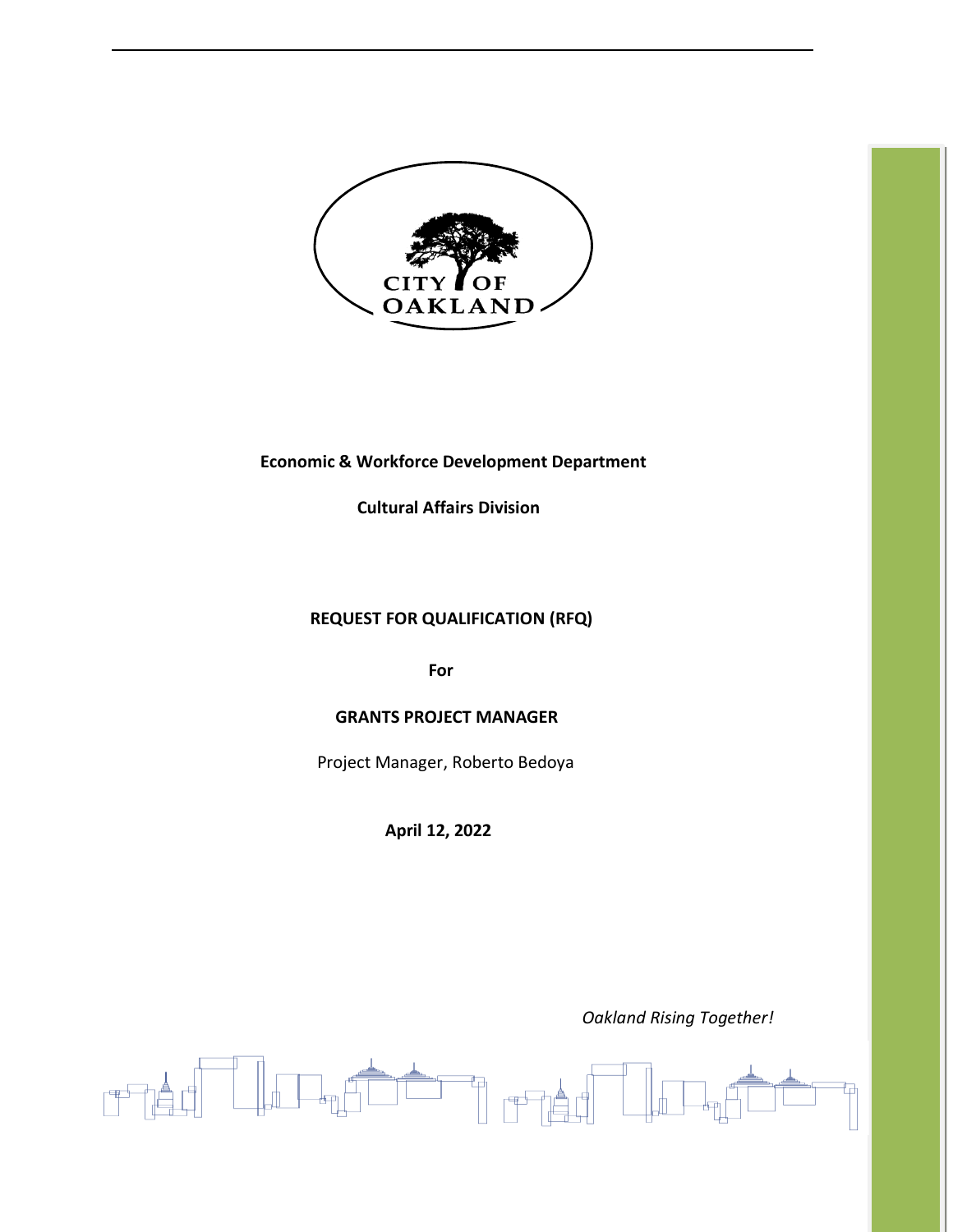#### **I N T R O D U C T I O N**

This Request for Qualifications (RFQ)/ is being issued by the City of Oakland, Office of the Economic & Workforce Development Department, Cultural Affairs Division

Deadline for Questions: April 22, 2022 by 2:00 PM. Please email the Cultural Affairs Manager Roberto Bedoya at [rbedoya@oaklandca.gov](mailto:rbedoya@oaklandca.gov)

#### **Due Date and Time April 26, 2022 at 2:00 PM PST**

#### **Deliver To:**

City of Oakland, Cultural Affairs Manager 1 Frank Ogawa Plaza, 9thFloor Oakland, CA 94612

Phone: (510) 238-2136

Or via email [rbedoya@oaklandca.gov](mailto:rbedoya@oaklandnet.com)

**Contact Information:** The following City staff is available to answer questions regarding this RFQ:

Cultural Affairs Manager, Roberto Bedoya at [rbedoya@oaklandca.gov](mailto:rbedoya@oaklandca.gov) or(510)238-2136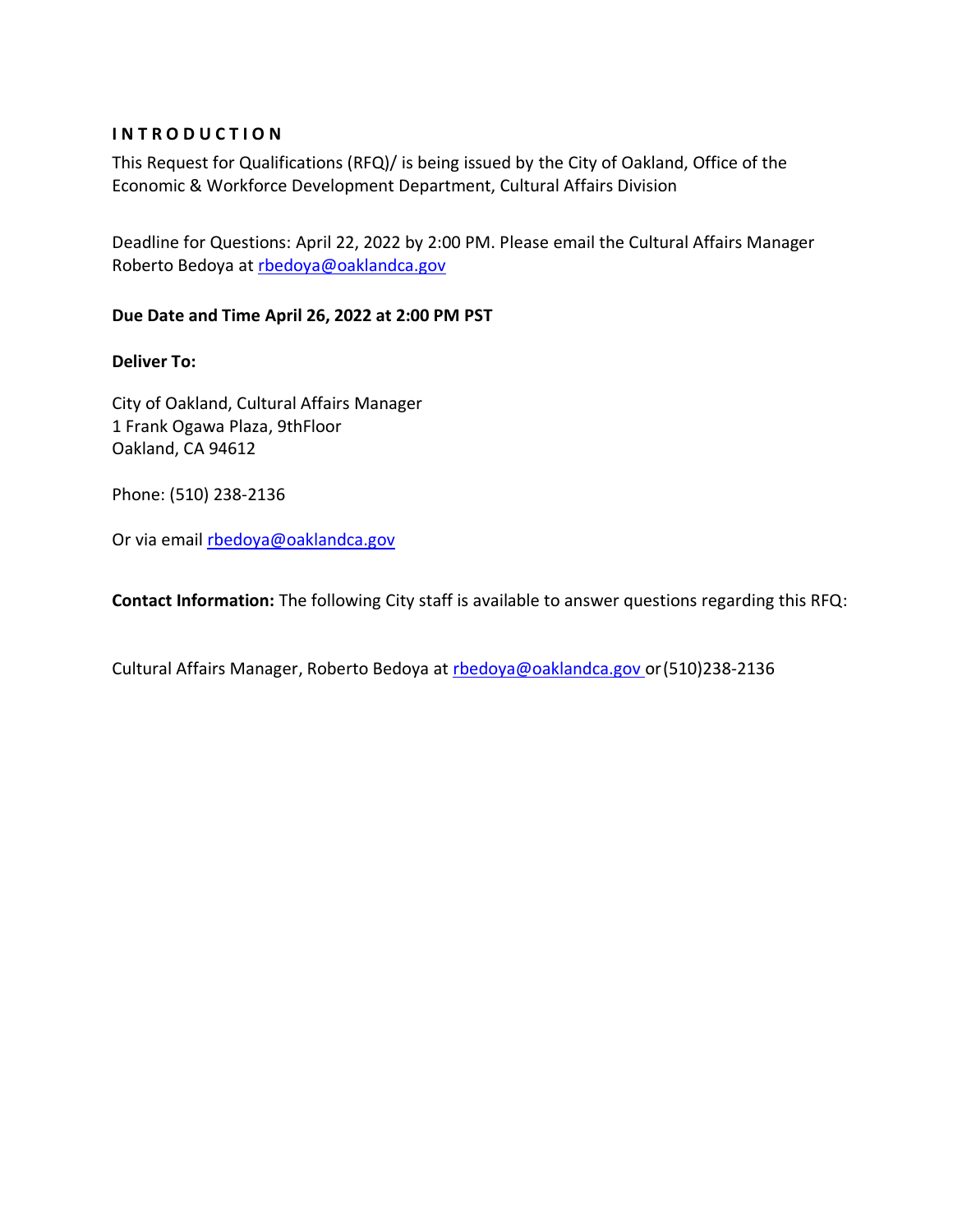### **REQUEST FOR QUALIFICATIONS CITY OF OAKLAND GRANTS PROJECT MANAGER**

The City of Oakland, Cultural Affairs Division is seeking a project manager to work with Senior Staff on the management of **"The Cultural Economies of Belonging: Jobs, Network and Catalysts" Grant Opportunity for Oakland Cultural Organizations.** This opportunity is supported by the Federal Government's American Rescue Plan Act of 2021 (ARPA) allocated to the National Endowment for the Arts (NEA.)

Oakland is the largest city and the county seat of Alameda County, California. It is the eight largest city in California and the  $45<sup>th</sup>$  largest city in the United States, with a population of 419,267 as of 2015. Oakland has more than 50 distinct neighborhoods and a diverse and active cultural sector.

#### **PURPOSE**

The ARPA funds awarded from the NEA to the Cultural Affairs Division will be used to create a new grant opportunity "The Cultural Economies of Belonging: Jobs, Network and Catalysts." Unlike other Arts Endowment funding programs that offer project-based support, these ARPA funds are intended to support specific operating costs only. Funds allocated to (NEA) in this historic legislation represent a significant commitment to the arts and a recognition of the value of the arts and culture sector to the nation's economy and recovery. Through a competitive application process, the NEA awarded \$500,000 in ARPA funds to the City of Oakland's Cultural Affairs Division due to its status as a Local Arts Agency and its ability to sub-grant these funds to organizations in Oakland's cultural sector. These funds are intended to help support jobs in the arts sector, keep the doors open to arts organizations nationwide, and assist the arts sector in recovery from the COVID-19 pandemic.

"The Cultural Economies of Belonging: Jobs, Network and Catalysts" opportunity, will support the employment of our cultural workforce by restoring lost jobs or supporting existing jobs through grants to Oakland-based nonprofit arts and cultural organizations.

The City's Economic Recovery Plan states that "[t]he pandemic did not just hurt sales at local businesses and cancel cultural events; it kept Oaklanders away from each other and from the community-building connections and daily interactions that are essential to a vibrant, healthy City. Under the Cultural Plan goal of 'Belonging in Oakland,' the Cultural Affairs Division, is uniquely positioned to support this part of the recovery."<sup>1</sup> The Cultural Economies of Belonging: Jobs, Network and Catalysts opportunity is in deep alignment with this recovery goal.

The potential impact of this new grant support is broad – not just employment, but also new ways of working and building community resilience. Oaklanders view COVID 19 as a civic trauma, coupled with the movement for racial justice that is reshaping our civic life. Culturally, the weakening of the social networks that make a city livable and sustainable need repair. "The Cultural Economies of Belonging: Jobs, Network and Catalysts" grant opportunity

<sup>&</sup>lt;sup>1</sup> City of Oakland, Economic Recovery Plan. [https://cao-](https://cao-94612.s3.amazonaws.com/documents/Economic-Recovery-Plan_FINAL.pdf)

[<sup>94612.</sup>s3.amazonaws.com/documents/Economic-Recovery-Plan\\_FINAL.pdf.](https://cao-94612.s3.amazonaws.com/documents/Economic-Recovery-Plan_FINAL.pdf)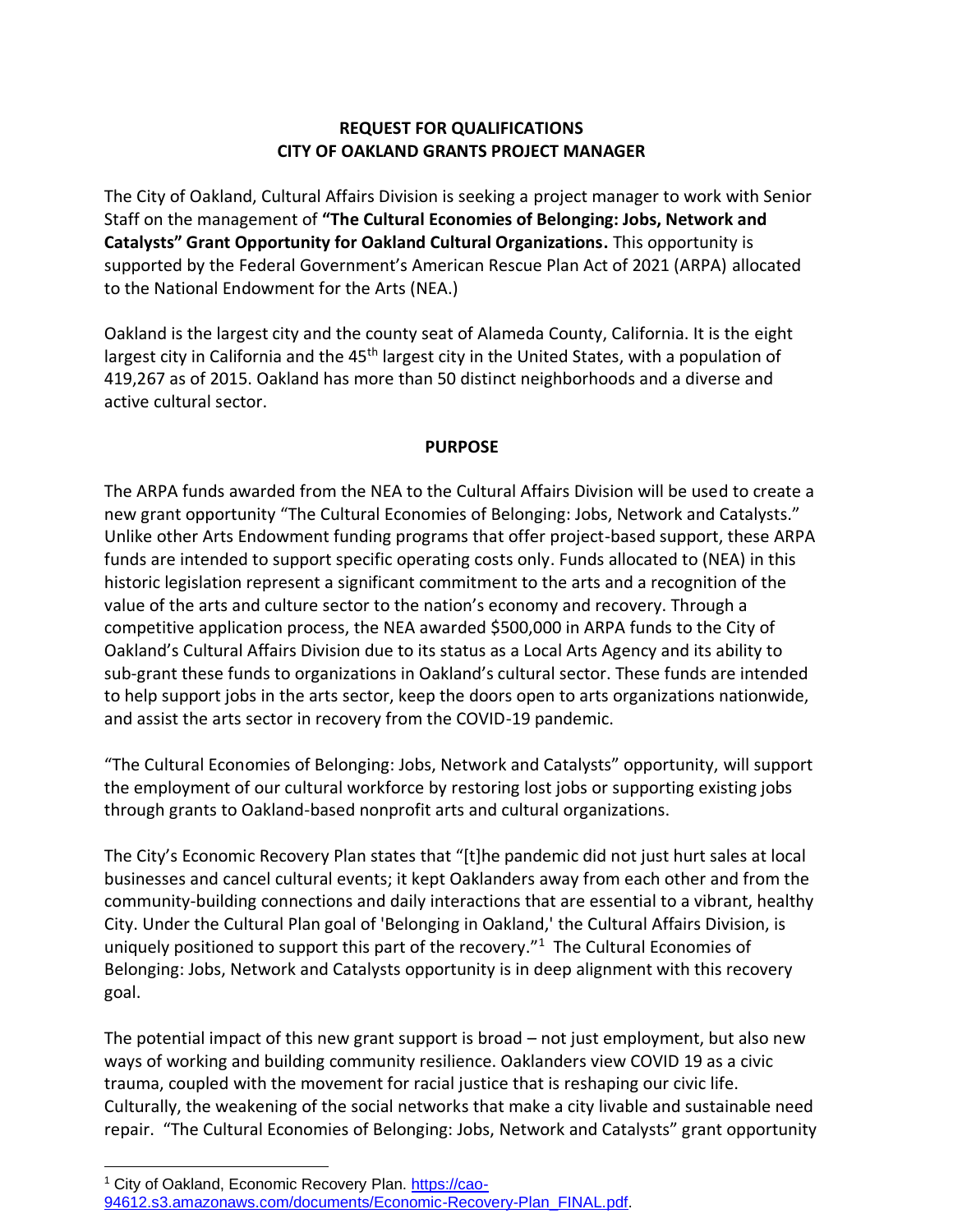will support community healing by supporting jobs within the cultural sector that stabilize and offer recovery for our cultural community, organizations, artists, and audiences.

### **BACKGROUND**

The City of Oakland's Cultural Affairs Division is a unit of the City's Economic and Workforce Development Department (EWDD). Cultural Affairs forms strategic alliances between business, government agencies, private philanthropy, and Oakland's cultural communities, so as to advance the city and currently supports programs and initiatives that provide accessible arts and culture experiences for its residents. These programs and initiatives include:

- The Cultural Funding Program: A competitive grant-funding process for Oaklandbased arts and cultural activities that reflect the diversity of the city. It focuses on the key areas of General Support and Neighborhood Arts through four grant making categories: Individual Artist Projects, Organization Projects, Organizational Assistance, and Festivals
- Public Art Program: Public Art provides an opportunity to enliven, enrich and enhance our visual environment and public spaces. Funding through the Public Art Ordinance, Capital Improvement Projects and Measure DD allows for new temporary and permanent installations throughout the city. Additionally, the public art program facilitates temporary, community and artist-initiated projects for City property, as well as privately funded public art projects in compliance with the City's municipal code.
- Special Projects: Cultural Affairs forms partnership with other philanthropic organizations and conduct cultural policy research that advance Oakland's cultural community.
- Advocacy: At the local, regional, and national levels advocate for the cultural vitality and distinctiveness of the Oakland cultural sector.

The City's arts programs are managed by Cultural Affairs staff with advice from the Public Art Advisory Committee, the Funding Advisory Committee, and the Cultural Affairs Commission.

### **QUALIFICATIONS/EXPERTISE**

The selected individual will possess the following qualifications and expertise:

- Knowledge of the principles and practices of project management.
- Knowledge of grantmaking procedures and program design.
- Ability to manage a grantmaking process from initial application to reporting requirements.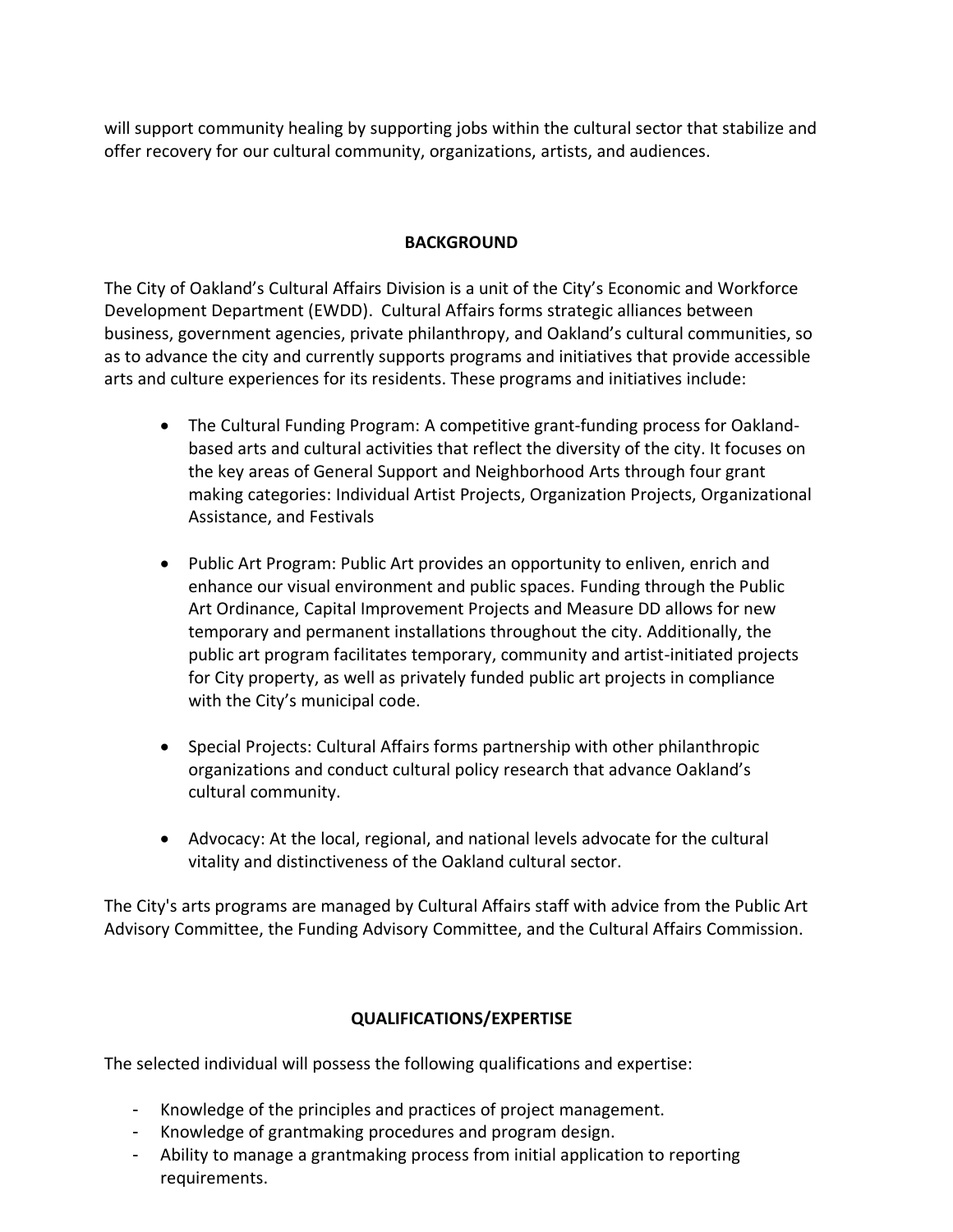- Strong public contact and community relations techniques.
- Research and analysis techniques.
- Computer applications, including word processing, spreadsheets, databases, and project management.
- A knowledge of Oakland/ Bay Area cultural arts organizations, both public and private, and their methods of organization and operation.
- A knowledge of federal, state and local laws and ordinances related to the arts.
- Ability to work with the Division's City colleagues to assure that fiscal practices advance and support grant making strategies.
- Ability to conduct targeted outreach with artists and organizations, particularly in historical marginalized communities.
- History of building and maintaining positive working relationships with agencies, committees and constituents; excellent written and oral communication skills.
- Ability to work with the Cultural Affairs Manager to ensure alignment with other external-facing programmatic offerings and strategic engagement with arts organizations/grantees.

## **SCOPE OF SERVICES**

The Consultant will do the following:

- Manage project administration, developing and executing work plans that outline project strategies, tasks, responsibilities, logistics, and deadlines.
- Management of project activations, and other expertise required to deliver projects.
- Be the Lead on application development, "how to apply" info sessions, and workshops, in collaboration with Senior Staff
- Recruit, train, and manage volunteer grant review panelists
- Provide a judicious review of applicant pools for the Senior Staff and Grants Advisory Committee
- Review and annotate proposals, draft recommendations, and present recommendations
- Assist Senior Staff with draft agenda report for City Council
- Conduct targeted outreach with artists and organizations, particularly in historically marginalized communities

### **COMPENSATION**

The budget for this consultancy is \$40,000. Estimated effective dates of contract are May 1 2022 through December 31, 2023. The selected contractor will be required to enter into a Professional Services Agreement with the City of Oakland, which includes holding a Cityapproved insurance policy and Business Tax Certificate.